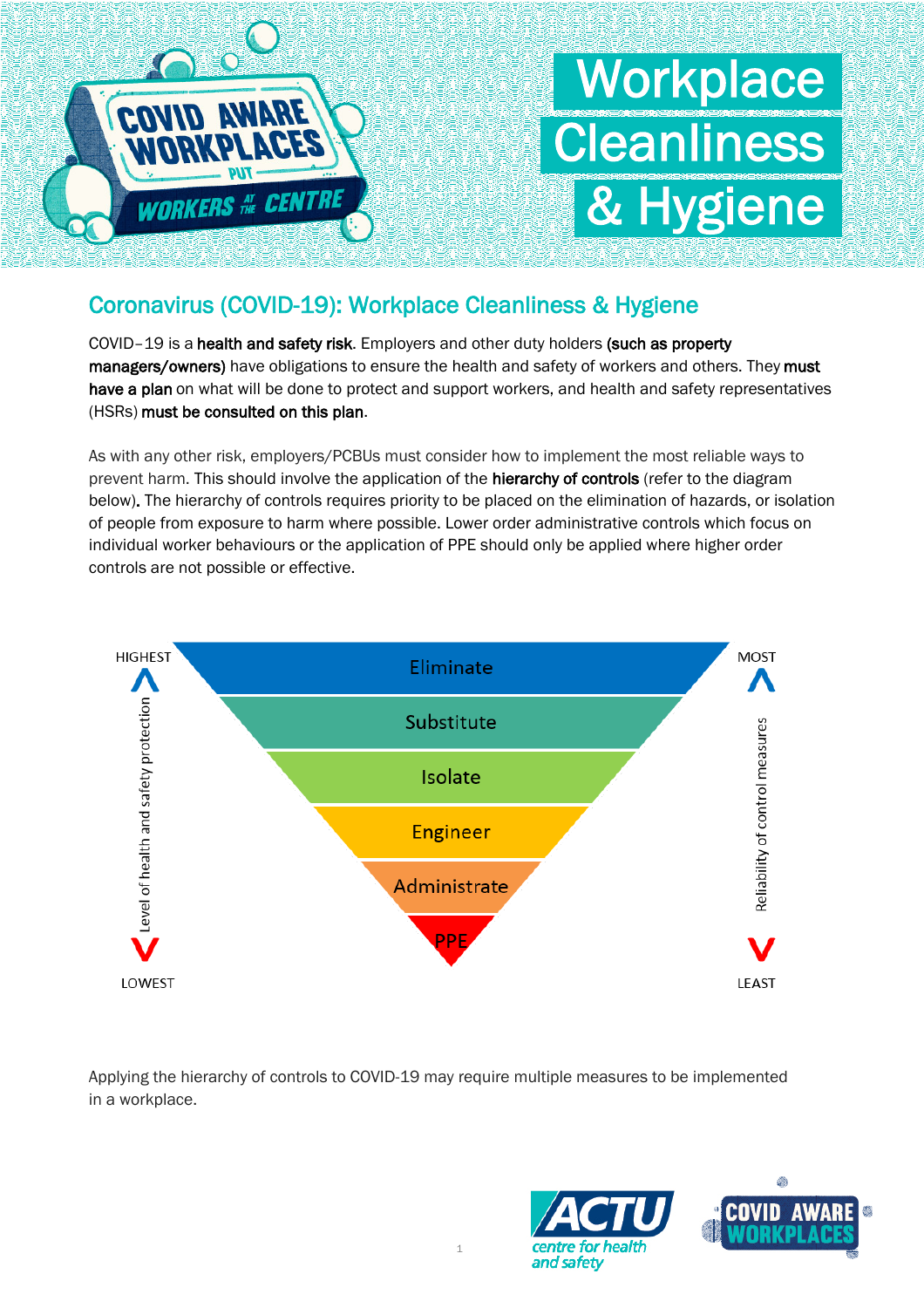

The best risk control measure for preventing exposure to COVID-19 is physical distancing<sup>1</sup>, together with other measures, such as cleaning and improved hygiene.

Cleaning is important as the virus which causes COVID-19 can survive on hard surfaces for a few days. The virus is then transferred from a person's hands to their face and it is then breathed in.

Removal of the virus that causes COVID-19 requires thorough cleaning followed by disinfection.

The mechanical process of cleaning removes dirt and grime. This needs to be done with a detergent solution (as per manufacturer's instructions). Detergent-impregnated wipes may be used but should not be used as a replacement for the mechanical cleaning process.

Following cleaning with detergents, disinfectants are used to kill the virus. Disinfectant may not kill the virus if the surface has not been cleaned with detergent first.

There are very clear guidelines for cleaning in health settings which can be accessed by clicking here.

Safe Work Australia information adapts that information for workplaces and what cleaning to do if there is a suspected or confirmed case of COVID 19. Click here to access guidance which will help determine the appropriate level of cleaning.

#### Where to clean

This information is to assist workers and HSRs, when consulting with employers/PCBUs about what areas need to be cleaned.

Routinely clean frequently touched hard surfaces – these are a few examples to prompt thinking about which surfaces are most commonly touched in your workplace:

- door handles, handrails, trolleys
- light switches
- bench, desk and tabletops
- frequently touched handles on machinery, tools and equipment
- steering wheels, control panels
- washing facilities, taps.

Workplaces should clean surfaces at least daily or in between changes of shift or when new workers are entering other areas or using shared equipment or furniture; once clean, surfaces should be disinfected regularly. The disinfectant used should be one for which the manufacturer claims antiviral activity,

 $1$  Click here to view the ACTU's Coronavirus (COVID-19) advice on physical distancing.